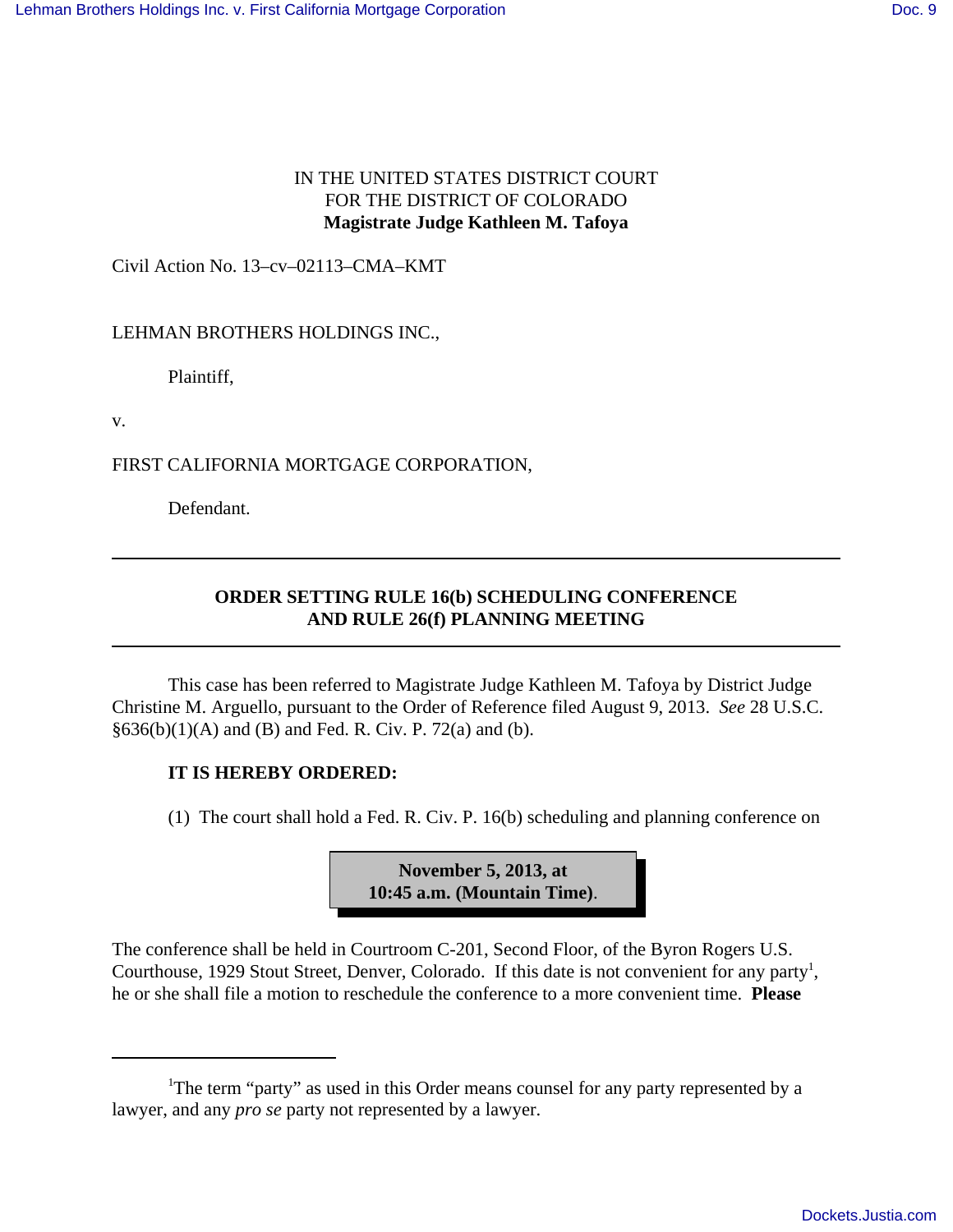## **remember that anyone seeking entry into the Byron Rogers United States Courthouse will be required to show valid photo identification. See D.C.COLO.LCivR 83.2B.**

A copy of instructions for the preparation of a scheduling order and a form scheduling order can be downloaded from the Court's website at www.cod.uscourts.gov/CourtOperations/RulesProcedures/Forms (Scroll down to the bold heading "Standardized Order Forms"). Parties are to prepare the proposed scheduling order in accordance with the Court's form.

The parties shall submit their proposed scheduling order, pursuant to District of Colorado Electronic Case Filing ("ECF") Procedures V.5.12, on or before:

> **5:00 p.m. (Mountain Time) on October 29, 2013.**

(2) In preparation for the scheduling/planning conference, the parties are directed to confer in accordance with Fed. R. Civ. P. 26(f), on or before:

**October 15, 2013.**

The court strongly encourages the parties to meet face to face, but should that prove impossible, the parties may meet by telephone conference. All parties are jointly responsible for arranging and attending the Rule 26(f) meeting.

During the Rule 26(f) meeting, the parties shall discuss the nature and basis of their claims and defenses and the possibilities for a prompt settlement or resolution of the case, make or arrange for the disclosures required by Fed. R. Civ. P. 26(a)(1), and develop their proposed scheduling/discovery plan. The parties should also discuss the possibility of informal discovery, such as conducting joint interviews with potential witnesses, joint meetings with clients, depositions via telephone, or exchanging documents outside of formal discovery.

In those cases in which: (i) the parties' substantive allegations involve extensive computer-generated records; (ii) a substantial amount of disclosure or discovery will involve information or records in electronic form (*i.e.,* e-mail, word processing, databases); (iii) expert witnesses will develop testimony based in large part on computer data and/or modeling; or (iv) any party plans to present a substantial amount of evidence in digital form at trial, the parties shall confer regarding steps they can take to preserve computer records and data, facilitate computer-based discovery and who will pay costs, resolve privilege issues, limit discovery costs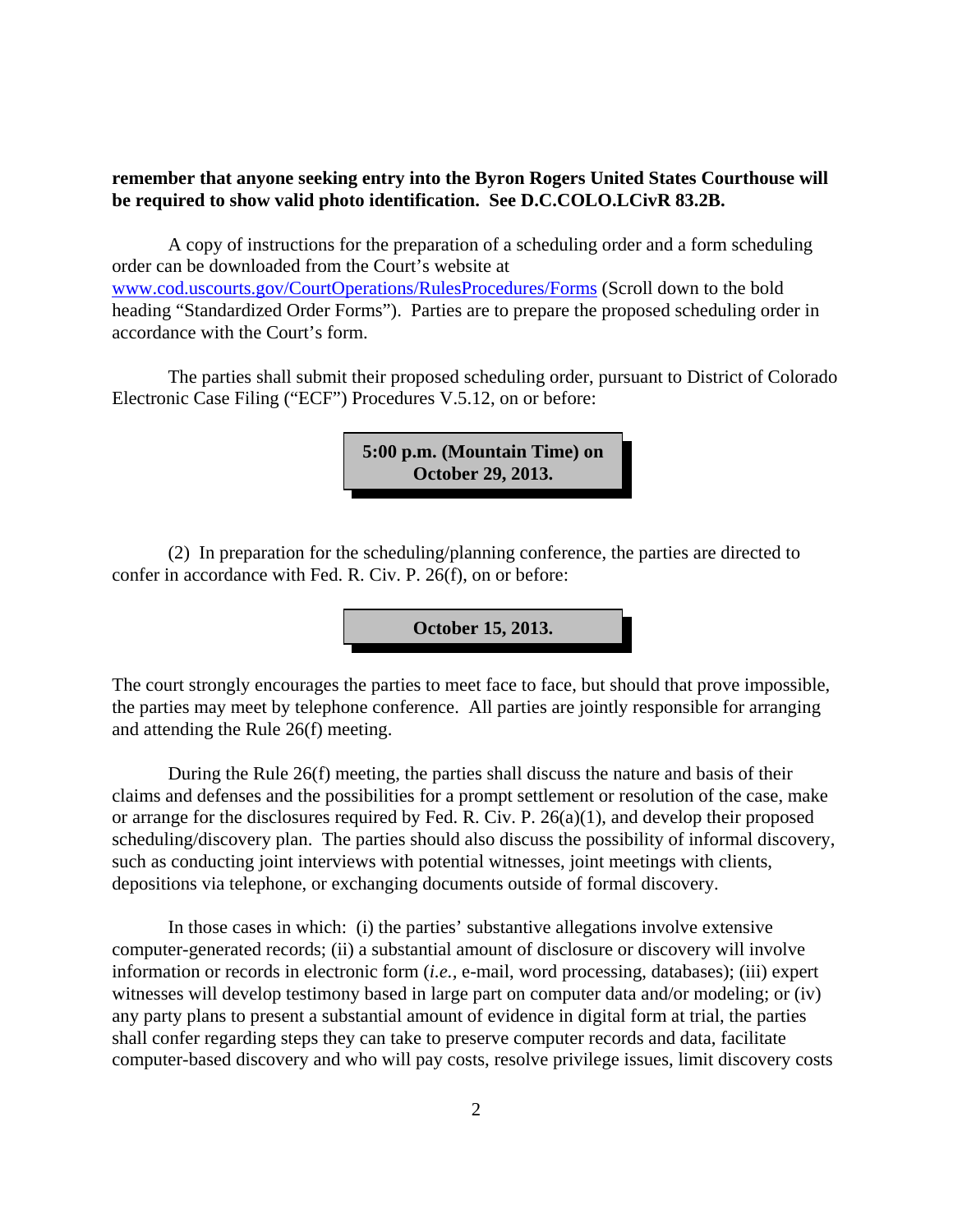and delay, and avoid discovery disputes relating to electronic discovery. The parties shall be prepared to discuss these issues, as appropriate, in the proposed Scheduling Order and at the scheduling and planning conference.

These are the minimum requirements for the Rule 26(f) meeting. The parties are encouraged to have a comprehensive discussion and are required to approach the meeting cooperatively and in good faith. The parties are reminded that the purpose of the Rule 26(f) meeting is to expedite the disposition of the action, discourage wasteful pretrial activities, and improve the quality of any eventual trial through more thorough preparation. The discussion of claims and defenses shall be a substantive, meaningful discussion.

The parties are reminded that pursuant to Fed. R. Civ. P. 26(d), no discovery shall be sought prior to the Rule 26(f) meeting.

(3) The parties shall comply with the mandatory disclosure requirements of Fed. R. Civ. P.  $26(a)(1)$  on or before:

**October 29, 2013.**

Counsel and parties are reminded that mandatory disclosure requirements encompass computerbased evidence which may be used to support claims or defenses. Mandatory disclosures must be supplemented by the parties consistent with the requirements of Fed. R. Civ. P. 26(e). Counsel and parties are reminded that mandatory disclosure requirements encompass computerbased evidence which may be used to support claims or defenses. Mandatory disclosures must be supplemented by the parties consistent with the requirements of Fed. R. Civ. P. 26(e). Mandatory disclosures and supplementation are not to be filed with the Clerk of the Court.

(4) All parties are expected to be familiar with the United States District Court for the District of Colorado Local Rules of Practice (D.C.COLO.LCivR.). Copies are available from Office of the Clerk, United States District Court for the District of Colorado, or through the District Court's web site: www.cod.uscourts.gov.